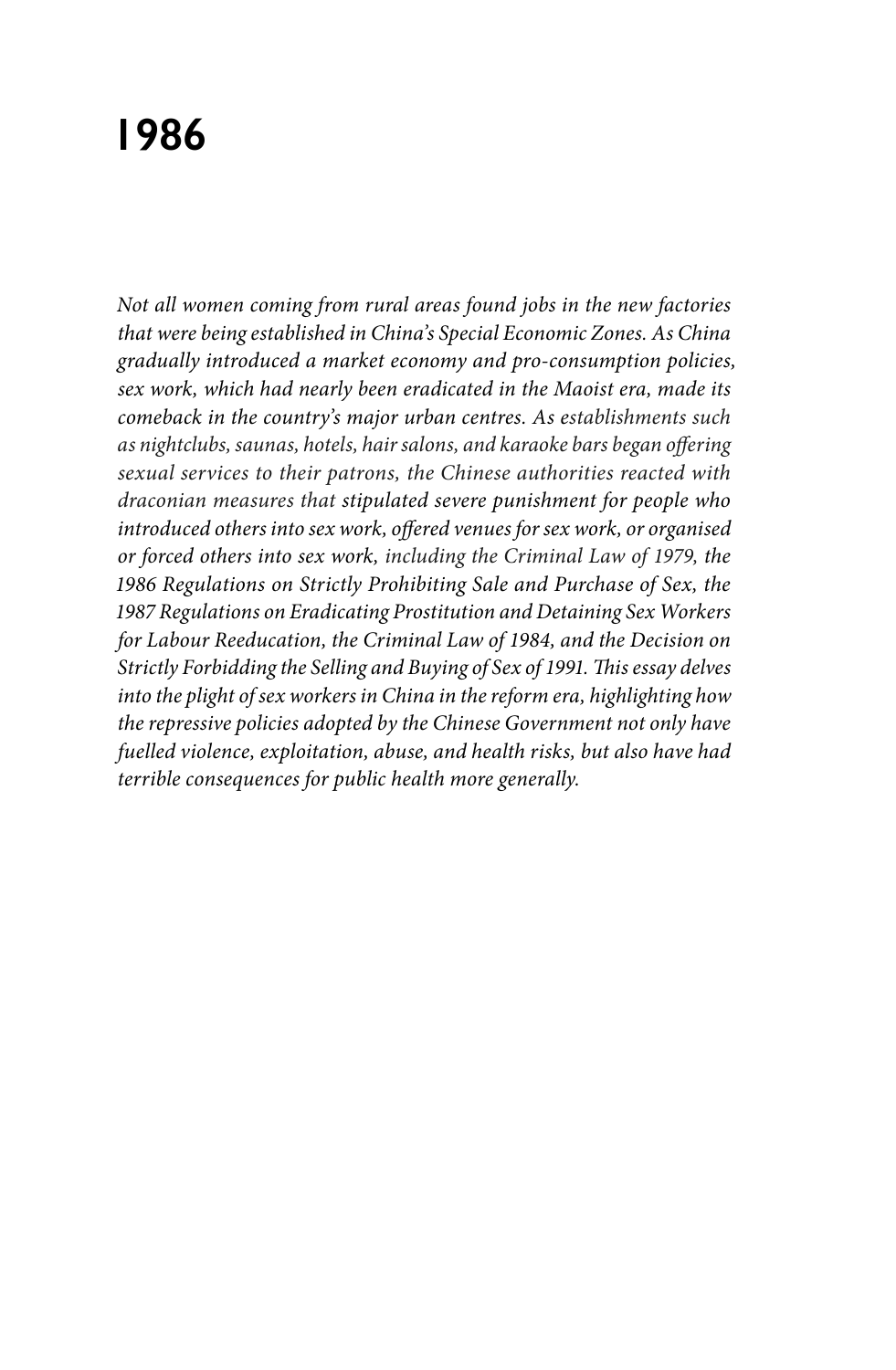# **Sex Workers in China: From Criminalisation and Abuse to Activism**

Tiantian **ZHENG** 

n 1979, one year after the Third Plenary Session of the Eleventh Central<br>Communist Party Committee ushered China into the new post-Mao<br>era, the National People's Congress passed the first Criminal Law of<br>the People's Peopl n 1979, one year after the Third Plenary Session of the Eleventh Central Communist Party Committee ushered China into the new post-Mao the People's Republic of China. The law stipulated severe punishment, from imprisonment to the death penalty, for people who introduced others into sex work, offered venues for sex work, or organised or forced others into sex work. Since the law was enacted in 1980, the country's Public Security Bureaus have been tasked with periodic and nationwide crackdowns on sex work and police raids on the entertainment industry.

Maoist China boasted of its eradication of sex work through state policies such as the stringent household registration system, the isolation of peasants in the countryside, and the near prohibition of rural-tourban migration. However, in the post-Mao era, the market economy and pro-consumption policies relaxed these restrictions, producing an explosion in the entertainment industry in major cities. In the 1980s and 1990s, the dire poverty and desperation of people in rural areas, accompanied by increasing social inequality, saw peasants stream into the cities, resulting in an influx of an estimated six million sex workers. The resurgence of sex work took place in establishments such as nightclubs, saunas, hotels, hair salons, discos and other dance halls, parks, video rooms, and karaoke bars.2 On average, in the early 2000s, sex workers could earn more than 6,000 yuan a month—three times the average monthly income of a person with no special labour expertise, education, or skills.<sup>3</sup>

Adopting a feminist standpoint opposed to prostitution, the communist state perceives sex work as a violation of the human rights of women, as exploitation of their bodies, and degradation of their status. In the official view, sex work reduces women to the status of sexual objects, humiliated playthings, and exchangeable commodities, rather than respectable human beings. From such a perspective, women's social and political positions cannot be advanced unless sex work is outlawed. Since the ideology contends that no woman would voluntarily or willingly choose sex work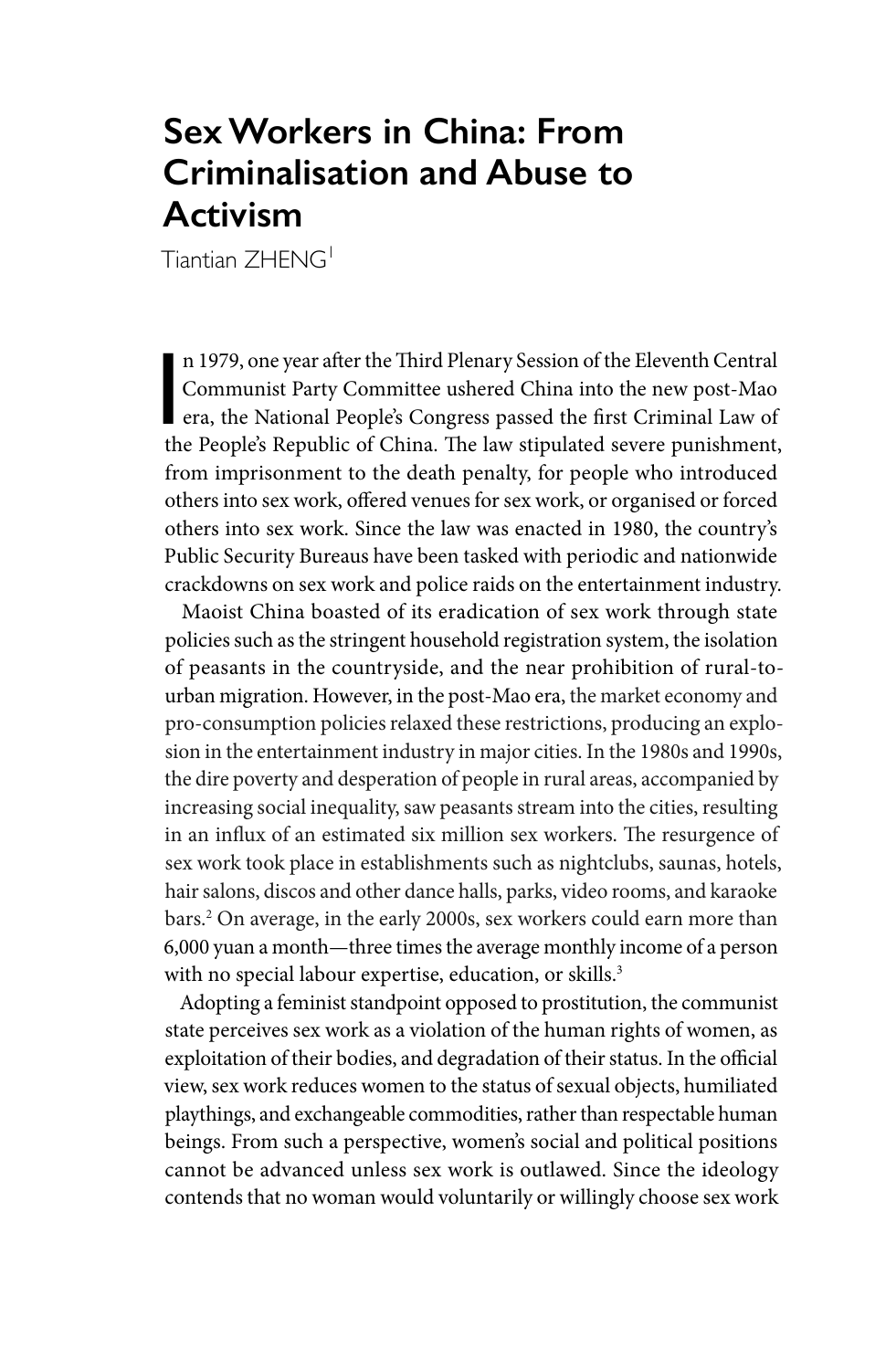in violation of her own legal rights, it is considered a forced occupation. Therefore, it is believed that sex workers need to be rescued, reeducated, and rehabilitated.

Rooted in this set of ideas, in the reform era, the Chinese Government continued the Maoist abolitionist policy of prohibiting all aspects of sex work, including solicitation, sale, purchase, and the third party's involvement in sex work. To do so, it adopted a wide array of laws and regulations, including the first Criminal Law of 1979, the 1986 Regulations on Strictly Prohibiting Sale and Purchase of Sex, the 1987 Regulations on Eradicating Prostitution and Detaining Sex Workers for Labour Reeducation, the Criminal Law of 1984, the Decision on Strictly Forbidding the Selling and Buying of Sex of 1991, the Decision on the Severe Punishment of Criminals Who Abduct and Traffic in or Kidnap Women and Children of 1991, the Law on Protecting the Rights and Interests of Women (Women's Law) of 1992, the Revised Criminal Law of 1997, and the Entertainment Regulations of 1999. These legal documents stipulate that it is forbidden to sell or purchase sex and that it is illegal to introduce people to sex work, offer venues for sex work, and organise or force people into sex work. People who transgress risk five to ten years of imprisonment, or the death penalty in severe situations.

Since 1989, local public security bureaus have been enforcing these laws and regulations through comprehensive, periodic 'strike hard'  $(\mathbb{F} \cdot \mathcal{F})$  campaigns. These police raids target sex work as a 'social evil' (社会邪恶的东西) or 'ugly social phenomenon' (丑恶的社会现象) at odds with a 'socialist spiritual civilisation' (社会主义精神文明). Police crackdowns usually last about three months at a time and often occur more than once a year. Using techniques perfected during the communist revolution, the raids are often unexpected, sudden, and unannounced. As well as these attacks, plain-clothed police masquerade as customers to secure evidence to arrest sex workers.4

Elaine Jeffreys has argued that such crackdowns have successfully redressed the 'deteriorating' social order and that fines and the detention of sex workers in the wake of these raids are 'soft' and 'lenient', resulting in an 'amicable' relationship between local police and veteran sex workers.<sup>5</sup> As I will explain in this essay, my previous ethnographic fieldwork and recent research on this topic indicate that the opposite is the case. Police raids not only have fuelled violence, exploitation, abuse, and health risks among sex workers, but also have exacerbated public health problems and facilitated the transmission of HIV/AIDS.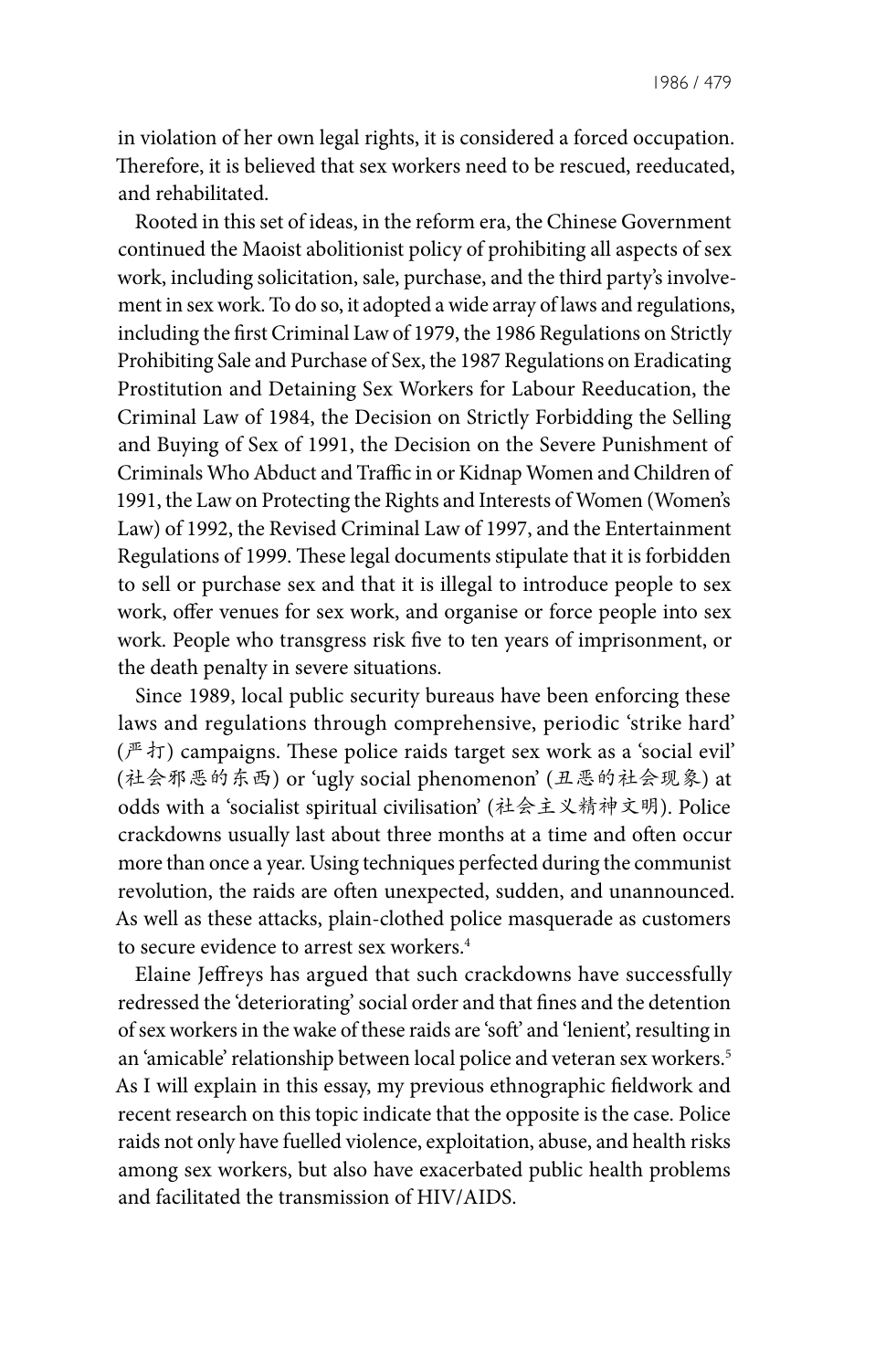#### Violence, Exploitation, and Abuse

Due to police raids and the criminalisation of sex work, sex workers live in constant fear of arrest and are unable to pursue police protection in case of violence. These women are at the mercy of both the police and male customers who feel they can inflict violence on and abuse them with impunity. Since it is the public security apparatus that wields the ultimate power to fine, arrest, and detain sex workers without due process, the police frequently abuse their arbitrary power, resulting in sex workers' mistrust of, and antagonistic relationships with, authority figures.

Legally and socially vulnerable, sex workers use fake names, fake identification, and fake family backgrounds in the cities where they work, making them easy victims of rape, violence, robbery, blackmail, as well as murder. In one shocking case in 2005, two male customers in Shenzhen not only beat and raped two sex workers, but also burned their breasts and vaginas with cigarette lighters. They dipped needles into ink and tattooed the words 'No 1. Sex Worker' and 'Slut' on the women's foreheads, breasts, and backs.<sup>6</sup> From 2004 to 2006, the bodies of more than sixty sex workers were discovered in Beijing alone, their identities unknown until their families reported them missing.7 Since 2007, every week there have been at least one to two incidents of rape or murder of sex workers.<sup>8</sup> In the past decade, 40 percent of the unresolved murder cases in Beijing involved sex workers as victims.<sup>9</sup>

Police raids and criminalisation subject sex workers not only to violence from male customers, but also to police abuse. In 2010, during a police raid in Dongyuan, Guangzhou, several sex workers were paraded barefoot on the street and photographed, to subject them to public humiliation.<sup>10</sup> Elsewhere, sex workers reported being cruelly beaten by the police and forced to take nude pictures with male customers.<sup>11</sup> In a city in southern China, a journalist witnessed police charging at sex workers on a street with iron batons, beating and swearing at them.<sup>12</sup> Over the ensuing nights of this crackdown, the streets were periodically filled with the piercing screams of sex workers being mistreated by the police. Some police sprayed black ink or paint on the hair and faces of the women, before driving off while whistling songs. One sex worker told the reporter that her roommate, fleeing to avoid being beaten by a policeman, was hit by a car and died on the spot. The police were not held responsible for this incident.<sup>13</sup>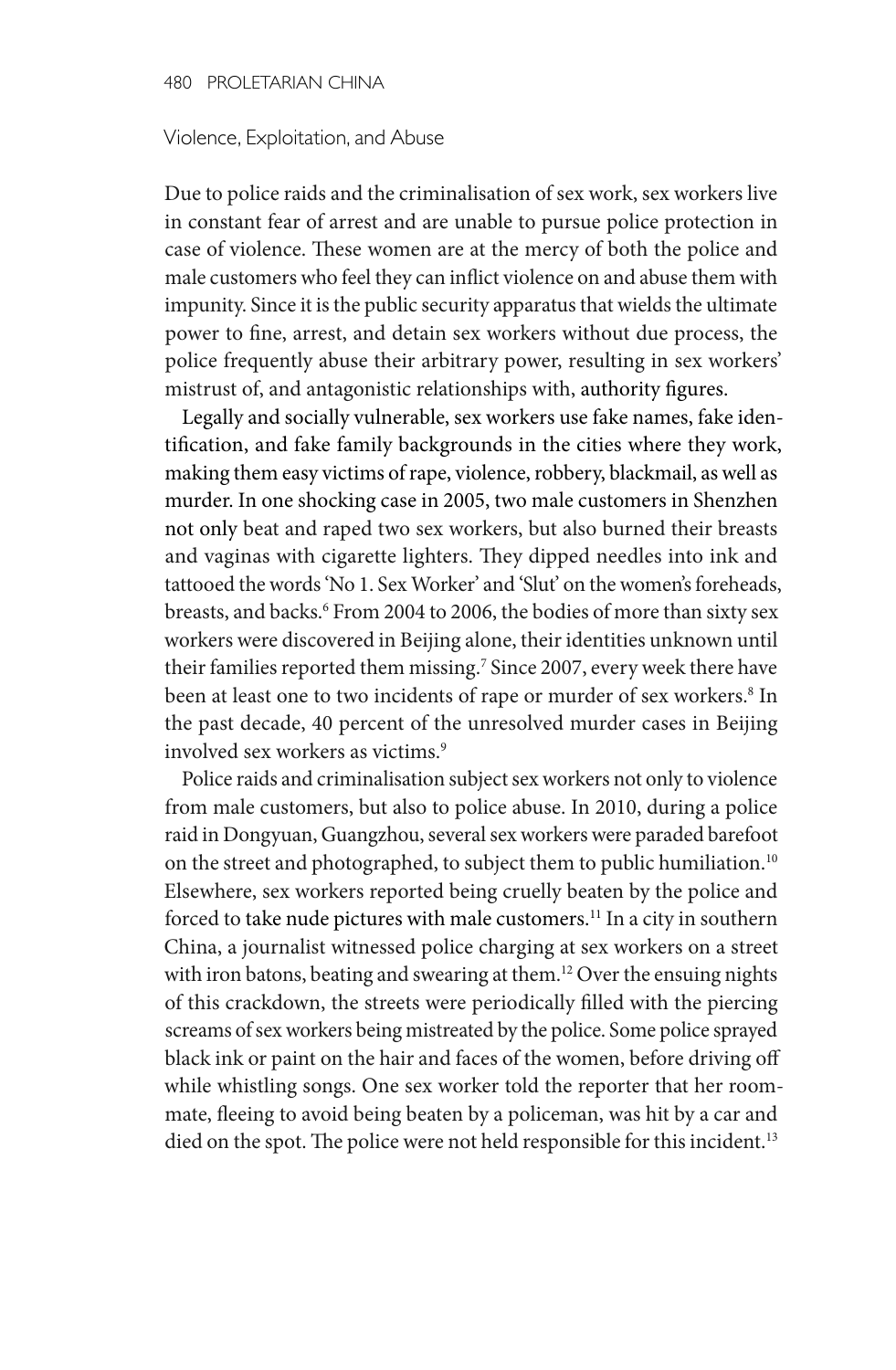Because the police have the arbitrary power to arrest, fine, and detain them, sex workers are also compelled to comply with sexual exploitation at the hands of policemen. Seeking immunity from arrest and fines, some sex workers are kept by police officials as their personal harem to spy on others. My previous research showed that sex workers were petrified when plain-clothed customers revealed themselves to be policemen. To avoid arrest and fines, they were compliant with their sexual demands and exploitation.

In the absence of police protection and legal recourse, to ward off customer violence, sex workers are forced to look for protection from gangsters or establish long-term relationships with regular clients. In exchange for the protection provided by gangsters, sex workers have to provide free sexual services. Some sex workers are able to cultivate intimate relationships with regular customers, thus entering into contractual relationships with them. Living with a regular customer as part of a couple in a rented apartment, a sex worker is protected against police raids, arrest, and customer violence. However, since not using condoms is a prerequisite for such a relationship, sex workers are not protected against the risk of sexually transmitted infections (STIs), including HIV/AIDS.<sup>14</sup>

## Fines and Abuses in the Rehabilitation Centres

Police raids often end in severe fines, arrests, and the detention of sex workers. Indeed, the 'strike hard' campaigns have become one of the ways in which police officials extort sex workers as well as owners of entertainment establishments.15 The police arrested many sex workers during my own ethnographic fieldwork in karaoke bars.<sup>16</sup> If sex workers wanted to avoid being detained at a rehabilitation centre for up to two years, hefty fines immediately ensued. Over the years, fines have been arbitrarily imposed, from as low as 5,000 yuan (around US\$800) to as high as 70,000 yuan (around US\$10,000) in some special extortion cases.17 The owners of some entertainment establishments also find it necessary to regularly bribe the police to avoid—or be notified in advance of—police raids.

Every year, more than 28,000 sex workers are arrested by the police or detained in about 200 rehabilitation centres.18 Established in 1991 and managed by the local public security authorities, these centres house sex workers for a period ranging from six months to two years, providing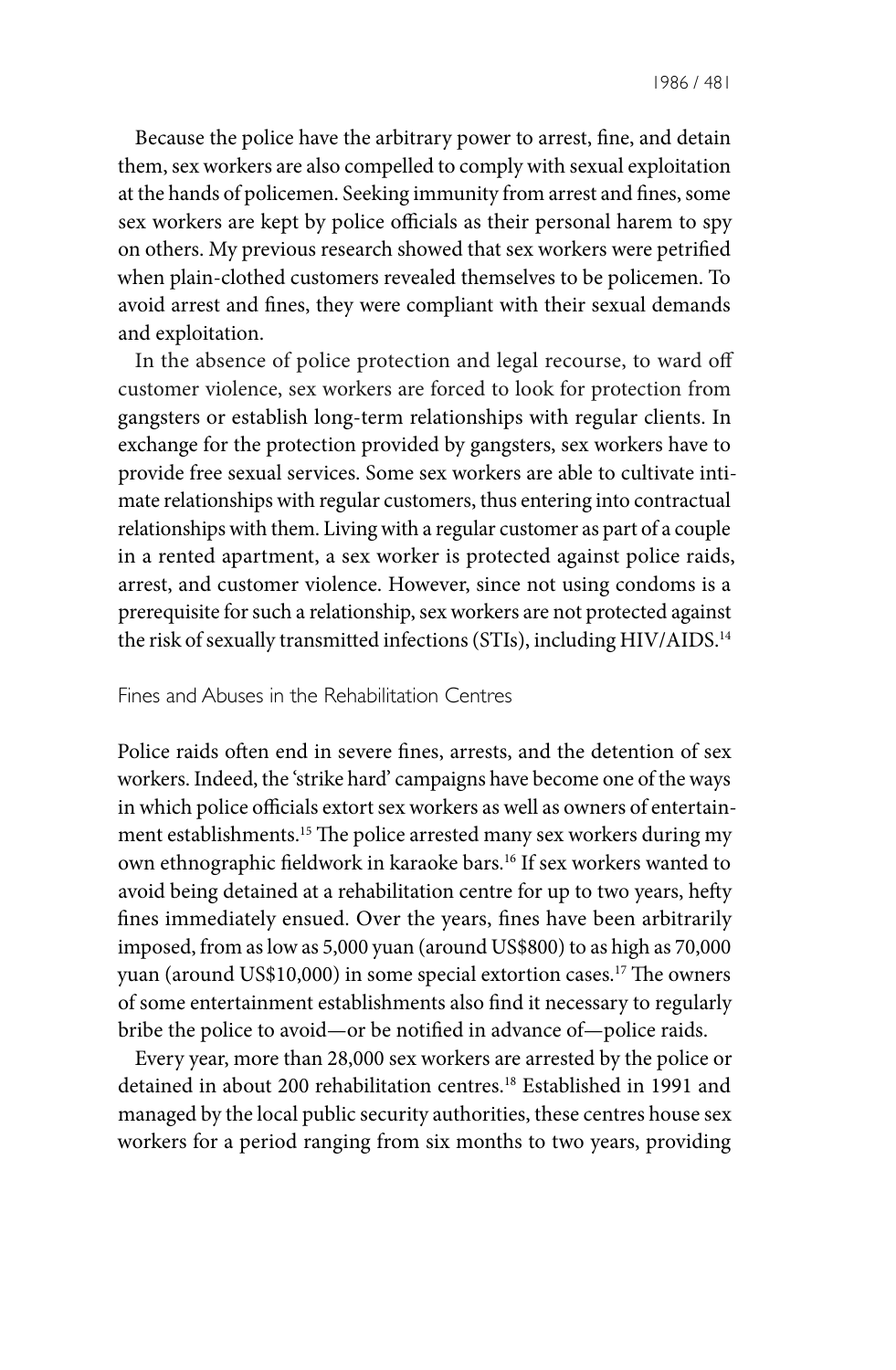'reeducation' (再教育). Sex workers detained in these centres are often forced to engage in hard labour for many hours a day, seven days a week, without payment.<sup>19</sup> Such labour includes producing commodities such as toys and disposable chopsticks, some of which are for export. Women are not allowed to use the bathroom at night, are required to request permission for bathroom breaks during work hours, and are forbidden from using their local dialect when talking to their families. Often, they have to endure physical abuse such as severe beatings.<sup>20</sup> They are also required to pay for all the costs incurred by the centre on their behalf, including food, regular STI tests, bed linen and pillows, bathroom necessities such as soap and towels, and toilet paper. Family members must pay 200 yuan each for every visit. On average, sex workers end up spending 2,400 yuan during a six-month detention at a centre.<sup>21</sup> Having 'learned nothing', these women usually continue to engage in sex work after the completion of their 'rehabilitation education'.<sup>22</sup>

Mistreatment by Public Health Officials

Criminalisation of sex work engenders discriminatory public health policies. Sex workers are subjected to coerced HIV testing, their privacy is violated through the public release or withholding of the results of their medical tests, and they are mistreated by public health officials.<sup>23</sup> With the permission of the Ministry of Health, the Centres for Disease Control (CDC) test sex workers' HIV/AIDS status without their consent and, at times, without their knowledge. The CDCs also conduct HIV testing on all sex workers at a particular entertainment establishment after the health officials have established a relationship with the owners. Under such circumstances, sex workers feel compelled to comply with the business owners' orders to continue working there. Test results, however, are either released to the public or withheld from the sex workers themselves.<sup>24</sup>

Sex workers have reported prejudice, discrimination, and mistreatment by health officials in the CDCs.<sup>25</sup> They fear going to CDC clinics due to the poor treatment they receive from health officials and the possible cooperation between health officials and the police. As a result of this glaring rift between the official public health system and sex work, the health needs of sex workers are not met, while they are also humiliated and deprived privacy.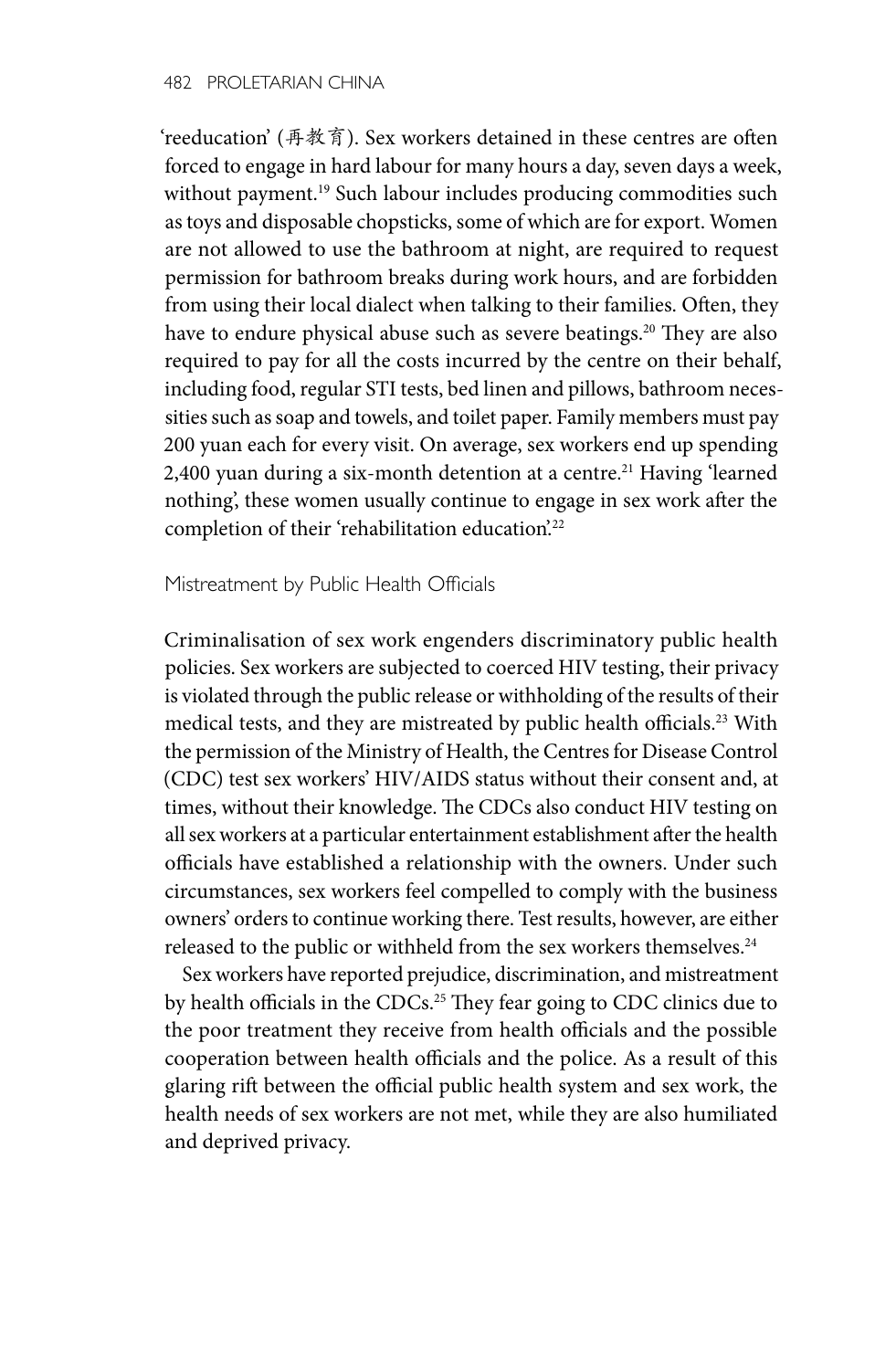#### Health Risks

Police raids harm the health of sex workers. In addition to the violence and abuse mentioned above, police officials routinely confiscate condoms to use as evidence. During my research, sex workers, on arrest, were searched for condoms, the presence of which was deemed sufficient evidence to impose charges. This continued practice directly violates two Chinese laws: the 2006 Law on AIDS Prevention that instructs that condoms should not be used as evidence for arrest and a 2012 State Council document that mandates that condoms should be made available in public places.<sup>26</sup> This police practice discourages sex workers from carrying or using condoms, making them vulnerable to health risks related to unprotected sex, such as unwanted pregnancy and the transmission of disease.

Police raids also drive sex workers to clandestine or isolated locations to conduct their activities. Being in an unfamiliar area can render them helpless, thus augmenting the likelihood of customer violence and refusal to use a condom. Some sex workers are also forced into hiding, waiting for several months for police crackdowns to end. When they return to work after several months of forced inactivity and financial constraint, sex workers sometimes feel compelled to agree to unprotected sex with customers for immediate financial relief.

Sex workers in my previous research employed a variety of methods to mitigate the risks associated with unprotected sex, including emergency contraceptive pills, ineffective liquid condoms, cleansing liquids, and pre-sex antibiotic shots.<sup>27</sup> The overuse of these mediums, however, resulted in long-term physical suffering such as abdominal pain, vomiting, frequent pregnancies and abortions, infections, and infertility.

As mentioned above, sex workers avoid seeking help from health officials who are regularly judgemental and have connections with the police.<sup>28</sup> They also tend to stay away from major hospitals unless they are in need of serious surgery or urgent treatment for fear of high financial costs and potential arrest. As a result, they often seek temporary relief of symptoms from low-quality, unlicensed, and low-cost clinics, managed by unqualified practitioners with no professional training. As a result of police raids, sex workers are thus excluded from accessing essential healthcare services and face a wide array of health risks.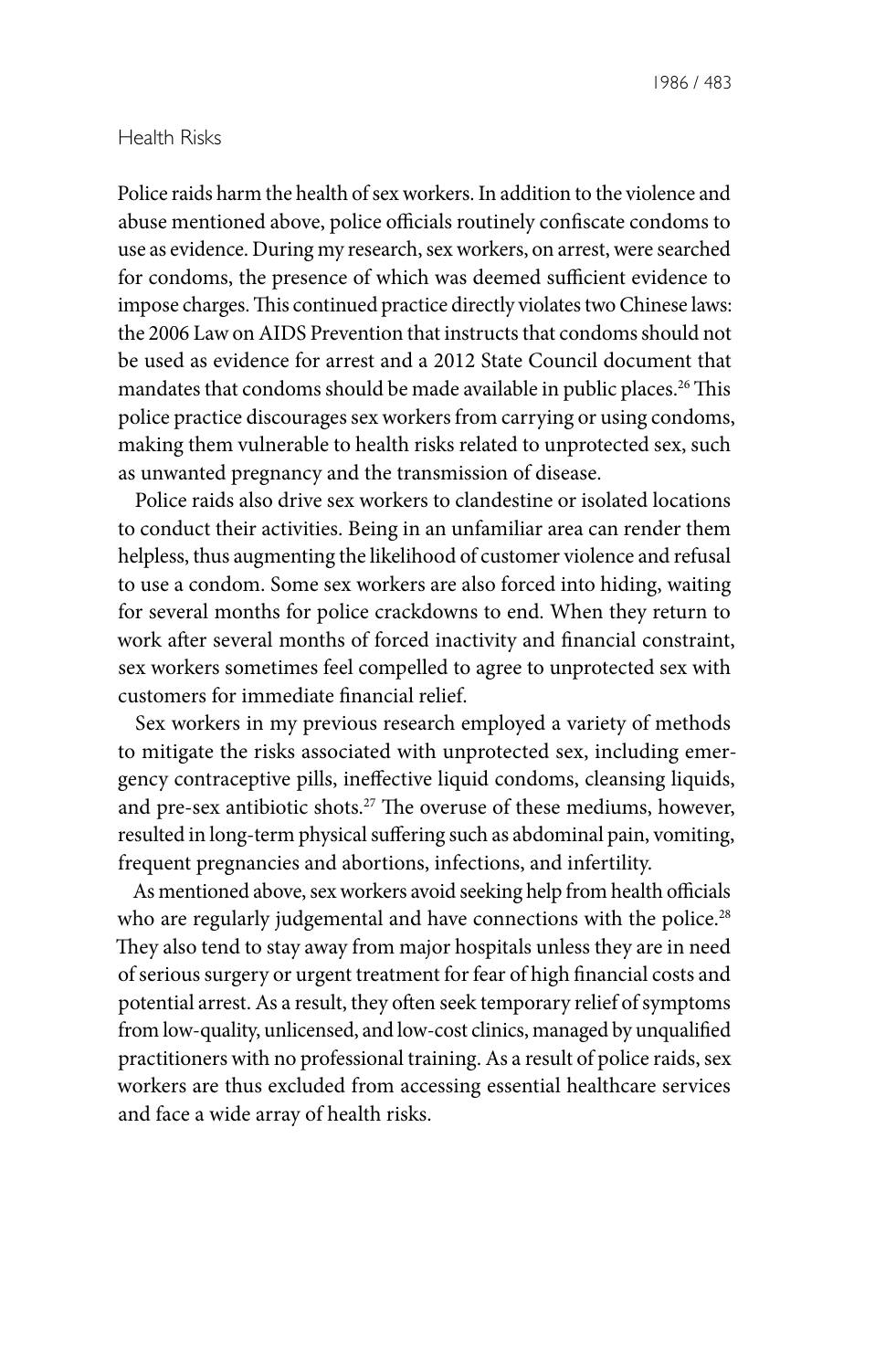### Activism

Calls for the legalisation of sex work and the abolition of the rehabilitation education system have proliferated in recent years in China. At every session of the National People's Congress and the Chinese Political Consultative Conference from 2003 to 2011, National People's Congress Representative Chi Susheng proposed legalising sex work. In her proposal, Chi enumerated the problems arising from the criminalisation of sex work, including police corruption, murder, abuse, heavy fines, an alarming HIV/AIDS transmission rate, and social discrimination. She advocated for the establishment of red-light districts, registration of sex workers, and regulation to ameliorate public health problems and increase national tax revenue. However, all her proposals were rejected.

In 2012, a group of nongovernmental organisations (NGOs) came together under the name Coalition of Chinese Sex Worker Organisations and published an online petition titled 'Sign On to End Violence against Sex Workers in China<sup>'29</sup> The twelve organisations listed on the petition included the Beijing Zuoyou Centre, Shenzhen Xiyan, Shanghai Xinsheng, and Tianjin Xinai Culture and Media Centre. Some of these organisations are AIDS and LGBTQ activist groups. The letter cites 218 violent incidents against female, male, and transgender sex workers, including eight murders. Deploring the lack of protection for sex workers, the letter calls for an end to violence, stigma, discrimination against, and abuse of people in this line of work. These organisations have a marginal status in China, with only a few able to register as companies. These kinds of grassroots organisations and the state operate in a regime of 'contingent symbiosis', whereby the survival of the organisations hinges on their ability to benefit the state—a situation that constrains their activities.<sup>30</sup>

In 2006, activist Ye Haiyan created Hong Chen Wang (红尘网), the first website to provide sex workers with a platform to share their experiences and exchange information.<sup>31</sup> The website was blocked in 2010. One year earlier, Ye had organised the Chinese Folk Women's Rights Working Group (中国民间女权工作室)—an NGO intended to galvanise support from civil society to extend assistance to all kinds of marginalised women, including sex workers—and proposed 3 August as 'Sex Workers' Day'. In 2010, her NGO members and volunteers staged events on the main streets of Wuhan to appeal for the legalisation of sex work. A few days later, Ye was taken away by police for a 'trip' that lasted a few days.<sup>32</sup> Her